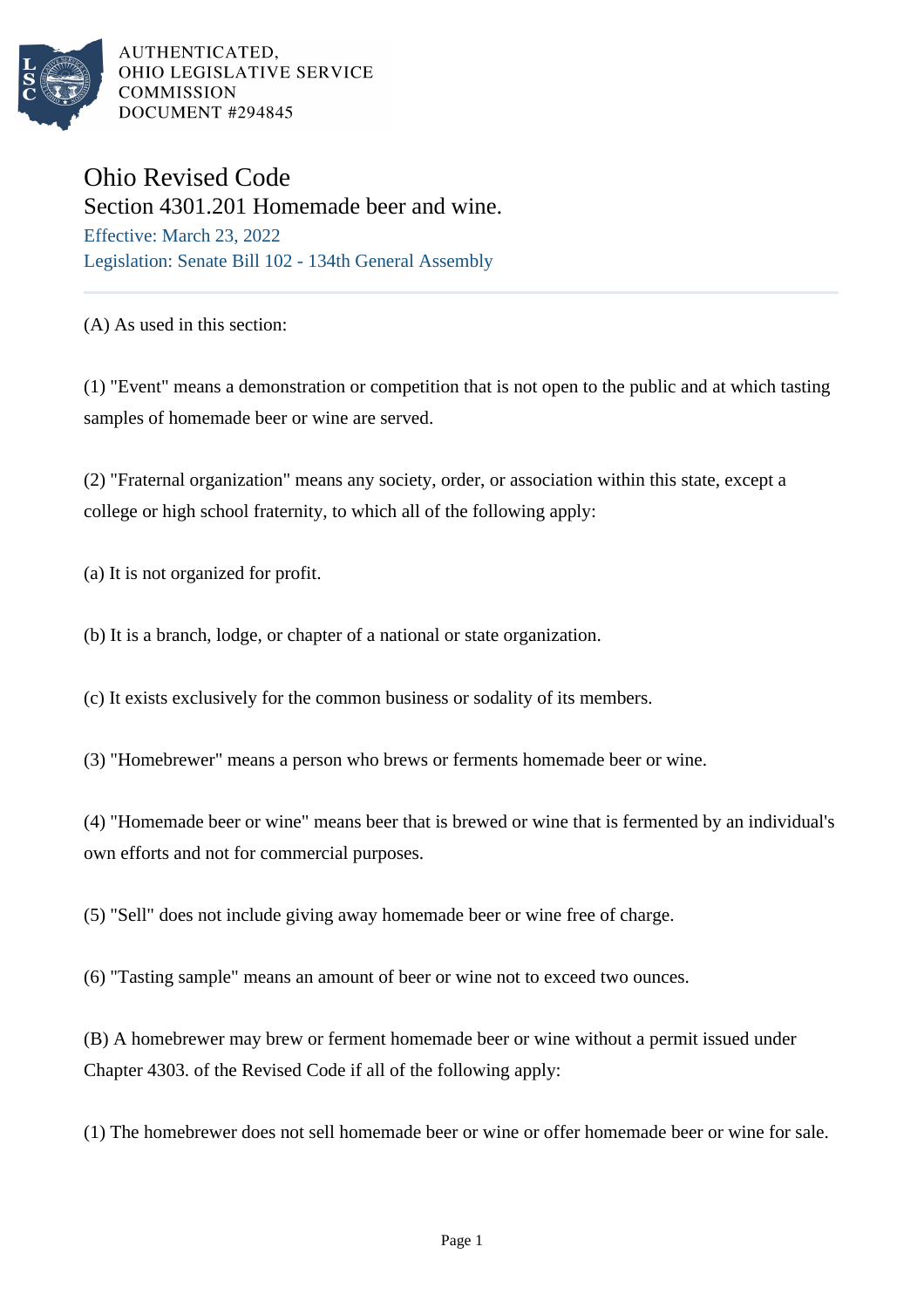

AUTHENTICATED. OHIO LEGISLATIVE SERVICE **COMMISSION** DOCUMENT #294845

(2) The homebrewer does not receive compensation for participating in any event. Both of the following are not considered compensation:

(a) Any prize that is cash or a cash equivalent awarded at an event;

(b) A free or discounted admission to an event.

(3) The homebrewer annually brews or ferments homemade beer or wine in either of the following amounts:

(a) Not more than one hundred gallons if the homebrewer's household has only one person who is twenty-one years of age or older; or

(b) Not more than two hundred gallons if the homebrewer's household has two or more persons who are twenty-one years of age or older.

(C) A homebrewer may serve homemade beer or wine the homebrewer brews or ferments without a permit issued under Chapter 4303. of the Revised Code as follows:

(1) For personal consumption on private property or to the homebrewer's family, neighbors, coworkers, and friends on private property.

(2) At an event, if the event is held on private property, the premises of a fraternal organization, or on the premises for which an A-1-A, A-1c, A-2, A-2f, A-3a, or D-4 permit is issued.

(D) A homebrewer or the homebrewer's designated representative may transport homemade beer or wine brewed or fermented by the homebrewer without a permit issued under Chapter 4303. of the Revised Code.

(E) A person may conduct, sponsor, or host an event if the person:

(1) Is a homebrewer or fraternal organization that does not hold a permit issued under Chapter 4303. of the Revised Code and conducts, sponsors, or hosts the event on private property or the premises of